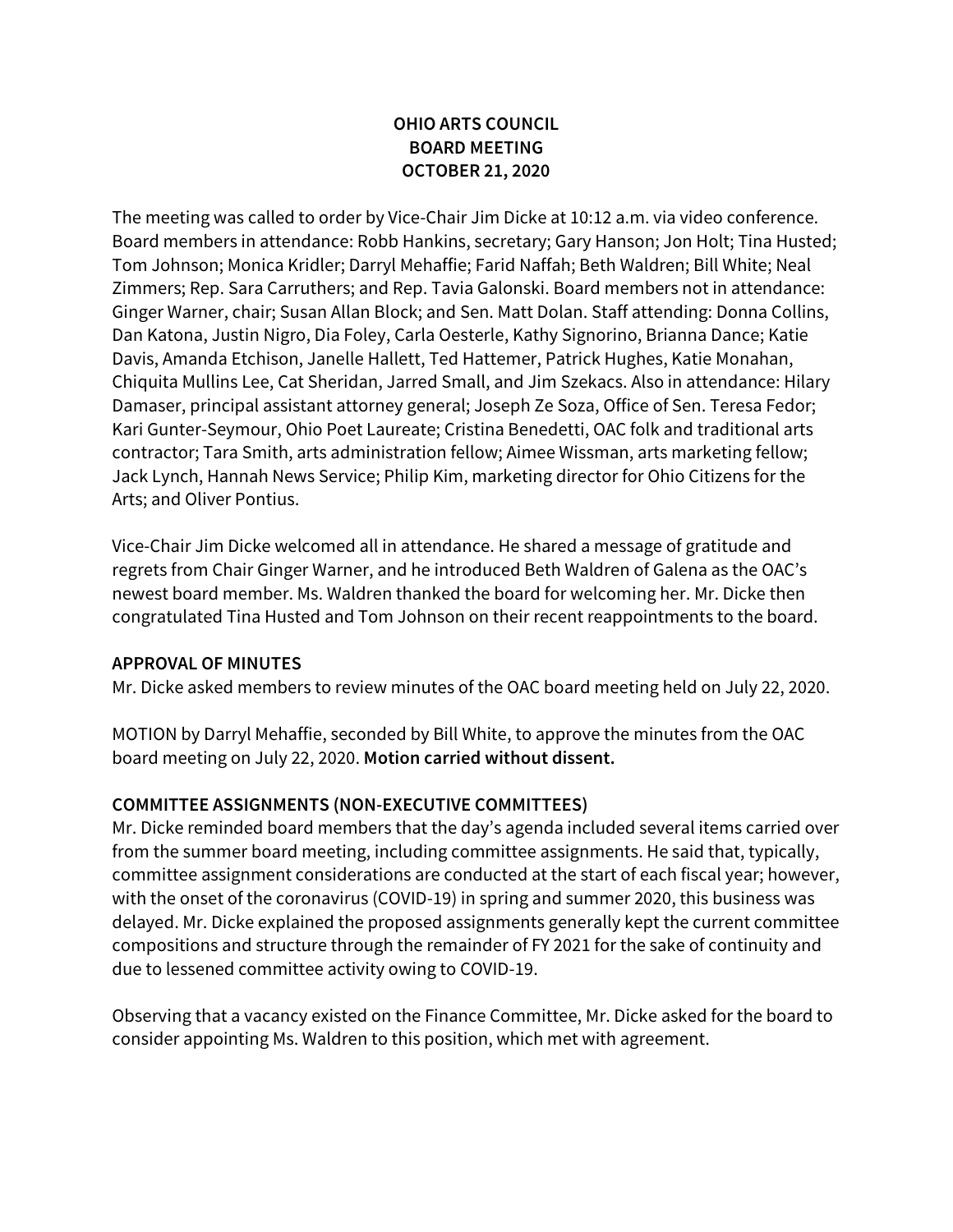MOTION by Gary Hanson, seconded by Tina Husted, to accept the FY 2021 non-executive committee assignments as presented, with the inclusion of Beth Waldren on Finance. **Motion carried without dissent.**

### **ELECTION OF THE EXECUTIVE COMMITTEE**

Moving to the election of the Executive Committee, Mr. Dicke reminded the board that the chair and vice-chair automatically serve on this committee as part of their leadership duties. He added that a third member of the committee is the board secretary, a role currently filled by Robb Hankins, who was elected to this position during the last committee selection cycle.

MOTION by Darryl Mehaffie, seconded by Neal Zimmers, to seat Board Secretary Robb Hankins on the Executive Committee. **Motion carried without dissent.**

Mr. Dicke explained that three additional board members serve on the Executive Committee. He reminded the board that two of these seats were currently filled by Bill White and Neal Zimmers. Stressing the importance of continuity on board committees during periods of uncertainty, they each indicated their interest.

Mr. Dicke shared with the board that Susan Allan Block had expressed interest in filling the third seat on the Executive Committee.

MOTION by Jon Holt, seconded by Tina Husted, to elect Bill White, Neal Zimmers, and Susan Allan Block to the Executive Committee. **Motion carried without dissent.**

*Representative Sara Carruthers left the meeting at 10:30 a.m.*

### **DIRECTOR'S REPORT**

Mr. Dicke invited Executive Director Donna Collins to provide her director's report. Ms. Collins first detailed that the agency had submitted its operating budget proposal to the Ohio Office of Budget and Management (OBM) for FY 2022-2023.

She also explained that the staff had been working to finalize its new State Arts Plan, titled the *Essentials Plan*, to cover the upcoming 18 months of agency goals and areas of focus. She commended the OAC team, particularly Deputy Director Dan Katona, for leading the effort of collecting constituent feedback, synthesizing staff input, and producing a well-developed document, all while working remotely.

Next, Ms. Collins addressed staff professional development and shared that the agency is participating in a 16-week course through the Cultural Equity Learning Community, a national cohort of arts and culture sector leaders aimed at building racial equity and justice in the arts.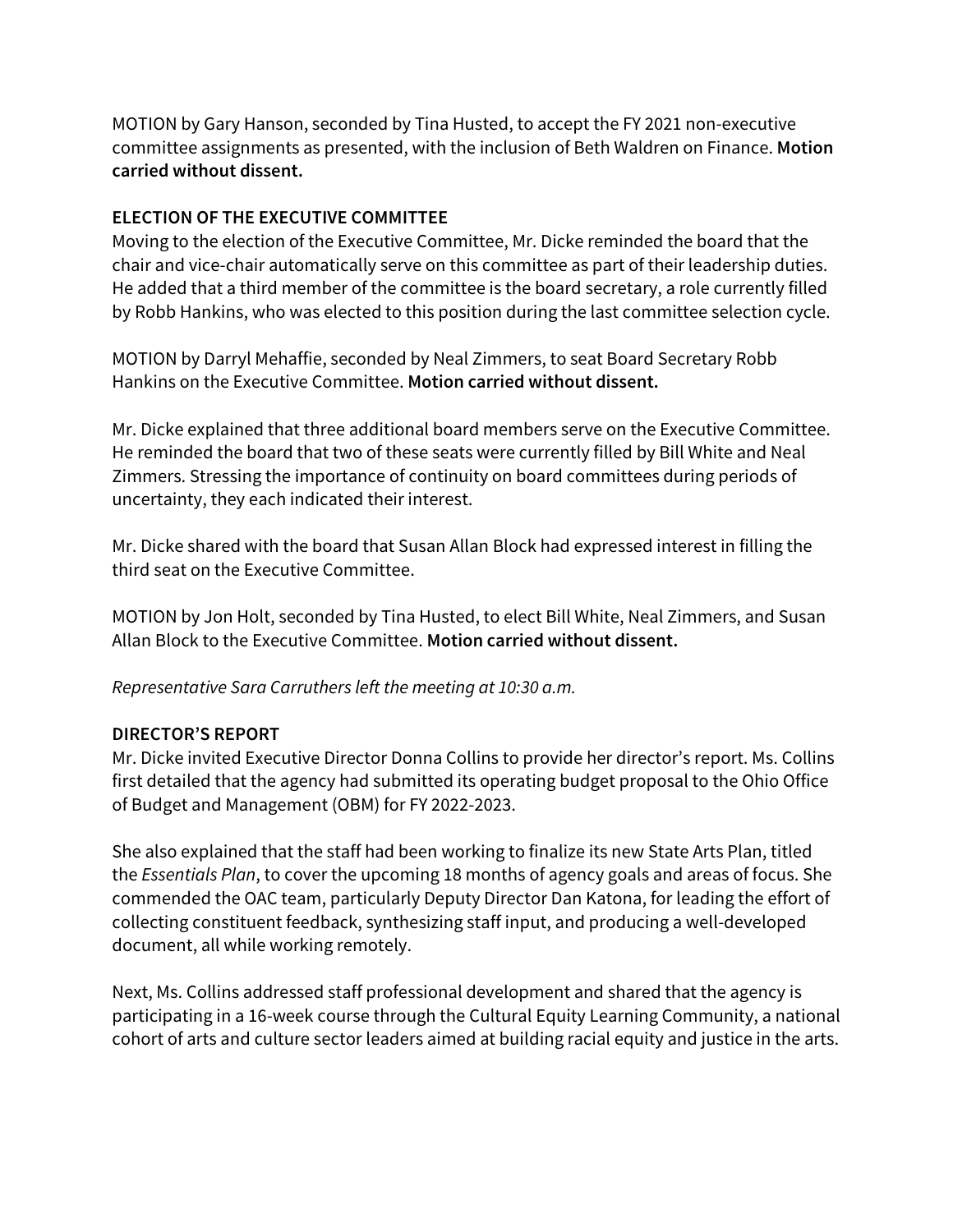Ms. Collins shared that the OAC has been working with Arts Midwest to support their investment of \$200,000 in Ohio arts organizations through a national recovery initiative made possible by the Andrew W. Mellon Foundation. In September, it was announced that four Ohio arts organizations—Cleveland Public Theatre, Dayton Contemporary Dance Company, Karamu House, and Stuart's Opera House—had been selected to each receive \$50,000 through the United States Regional Arts Resilience Fund. Ms. Collins added that Arts Midwest had received an anonymous matching gift, facilitating a second round of Resilience Fund grantmaking to which more than 100 Ohio arts organizations have applied. Selected organizations for this second round will receive between \$10,000 and \$50,000 each, Ms. Collins said. She praised the partnership between the OAC and Arts Midwest that has allowed much-needed funds to reach Ohio arts organizations.

Ms. Collins reminded the board that every three years, the OAC submits a full application for a State Partnership grant from the National Endowment for the Arts (NEA), a process that the agency recently completed under the leadership of Mr. Katona. She stated that a more detailed review and discussion of the submitted application narrative would take place during the board's winter meeting.

Ms. Collins described the agency's work with the Ohio Alliance for Arts Education and the Ohio Department of Education to update the Ohio Arts Education Data Dashboard, which now includes three years of data on the arts in schools and districts across Ohio. She also mentioned that recruitment was underway for schools interested in participating in Ohio *Poetry Out Loud*, which will be presented in a virtual format in 2021.

For her update on the activities of the OAC's communications team, Ms. Collins shared that the OAC has been participating in peer-to-peer state agency gatherings hosted by TourismOhio, as well as regular cohort discussions with other state arts agencies' public information departments. She also explained that virtual professional development opportunities through the OAC's monthly webinar series have continued to engage constituents throughout the past several months of remote working.

Ms. Collins commended the agency's artist programs office for their work in preparing for Individual Excellence Award panel meetings, set to take place virtually over two weeks in December 2020. She thanked Artist Programs Director Kathy Signorino for assisting Ohio Poet Laureate Kari Gunter-Seymour in partnering with the Ohio Department of Rehabilitation and Correction and the Ohio Department of Mental Health and Addiction Services.

Mr. Dicke thanked Ms. Collins for her report. Mr. White asked for additional details about the Ohio Poet Laureate's involvement in the *Poetry Out Loud* program. Ms. Collins responded that Arts Learning Coordinator Chiquita Mullins Lee would work with Ms. Gunter-Seymour to prepare for the Ohio *Poetry Out Loud* State Finals. Ms. Collins added that, given the digital approach to the program this year, it was possible that Ms. Gunter-Seymour would be able to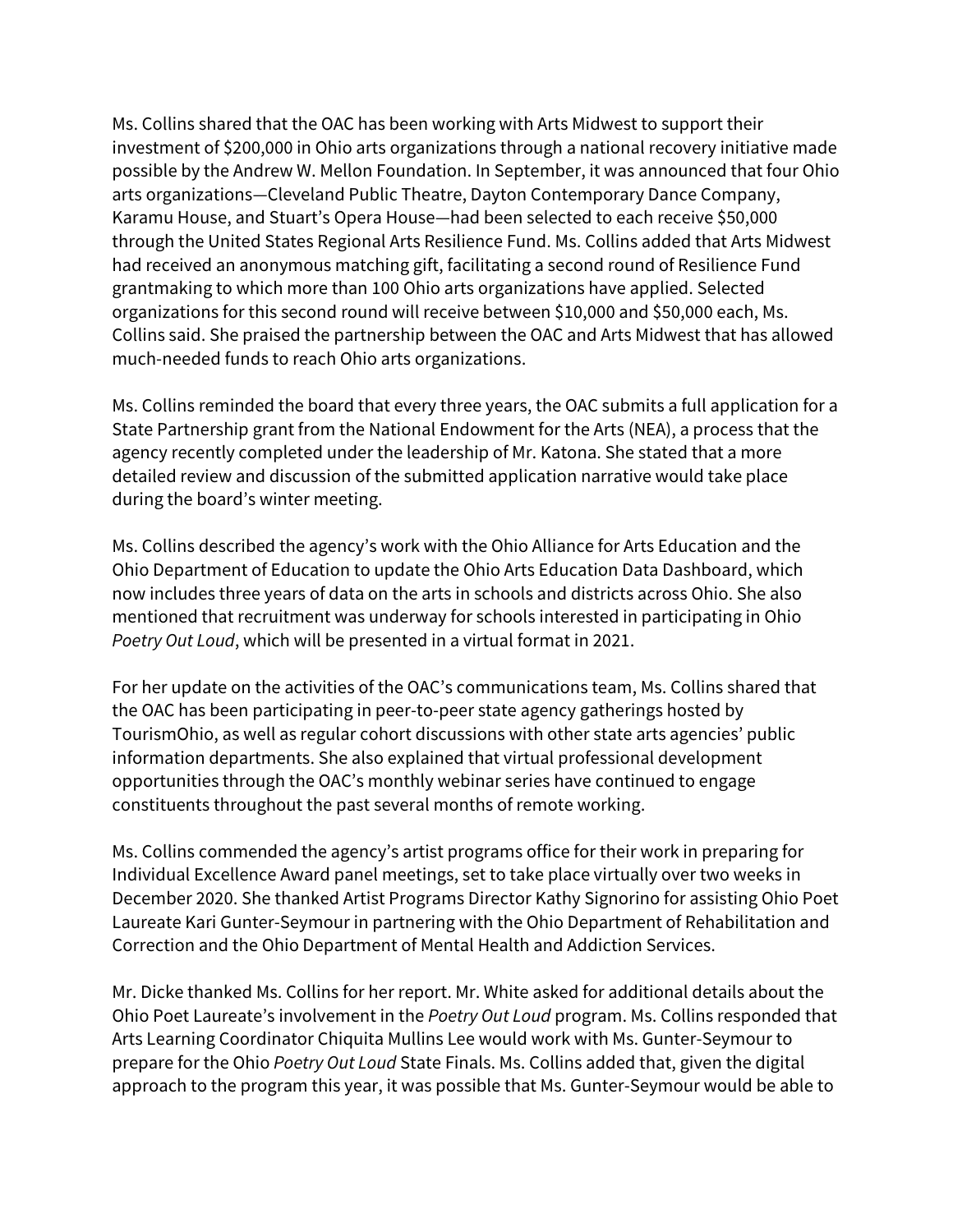provide additional coaching and interaction opportunities with students as they prepare for the regional semifinal, state final, and national final events.

### **QUARTERLY EXPENDITURE REPORTS**

Mr. Dicke led review of the agency's quarterly expenditure report covering the fourth quarter of FY 2020.

MOTION by Bill White, seconded by Neal Zimmers, to approve the quarterly expenditure report for the fourth quarter of FY 2020. **Motion carried without dissent.**

### **RATIFICATION REPORT**

Mr. Dicke reviewed the ratification report.

MOTION by Darryl Mehaffie, seconded by Tina Husted, to approve the ratification report. **Motion carried without dissent. Monica Kridler and Gary Hanson left the room for discussion and vote.**

### **STATE AUDIT MANAGEMENT LETTER**

Mr. Dicke directed the board's attention to the results of the OAC's most recent state audit from the Auditor of State, which board members had previously received. He summarized the audit, saying that the report had no material findings, a reflection of the efficacy of the agency's management. Mr. Dicke added that the OAC was proud to conduct its business openly and transparently, even with the changes that occurred as the agency transitioned to a remote-working process.

*Representative Sara Carruthers rejoined the meeting at 11:05 a.m.*

### **STATE BUDGET UPDATE**

Mr. Dicke began the board's discussion of the OAC's budget request for FY 2022-2023 with brief remarks on the executive-legislative process. Reflecting on past budget allocation decisions, Mr. Dicke shared that he believed the OAC was fortunate in recent years to almost always receive flat funding from the governor—and sometimes even an increase. He added that legislators in the Ohio General Assembly had been very supportive in adding more state funding for grants in the arts, which past governors also ultimately supported into law.

Referencing the ongoing pandemic, which had created an economic downturn, Mr. Dicke explained that Ohio was taking a conservative approach to its budgeting. Though he acknowledged that it remained to be seen if there would be a negative impact on arts funding, Mr. Dicke expressed optimism in state governmental leaders' recognition of the need to provide economic relief to the arts sector. He concluded by saying that he believed that the OAC will be empowered to help Ohio's arts organizations, educators, and artists.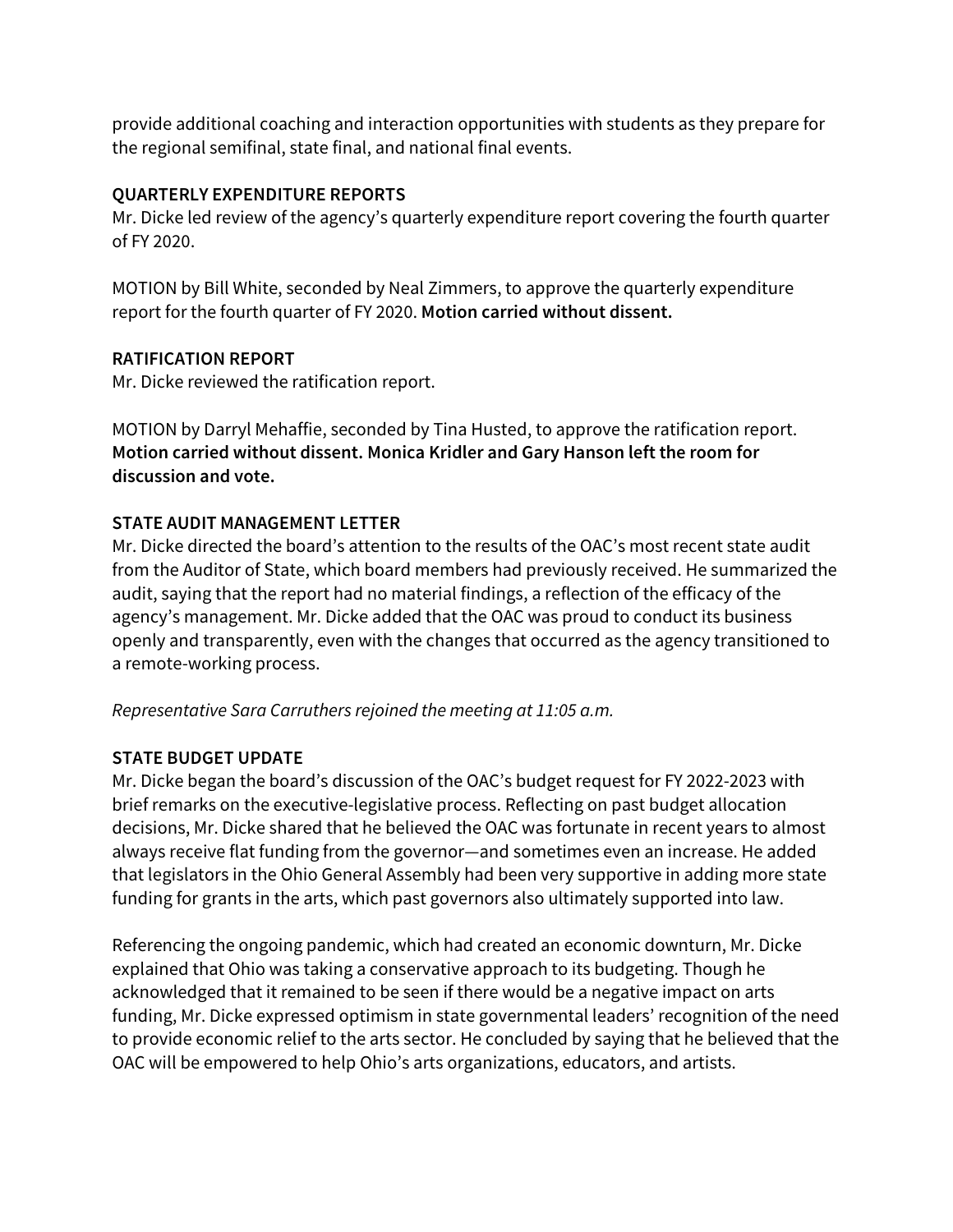Ms. Collins began by explaining that, given the pressures surrounding the state budget due to COVID-19, boards and commissions were asked to submit their budget requests a month earlier than normal, resulting in a deadline falling in mid-September rather than mid-October. Since the agency received budget guidance on August 4, this resulted in a compressed timeline for the completion of the budget submission application. Ms. Collins thanked Operations and Public Affairs Director Justin Nigro and Ms. Oesterle for their quick work in compiling the narrative and financial documents necessary for a strong submission. She said she thought that the director's letter and supporting documents provided to OBM are representative of the work the OAC does to meaningfully fund and support transformational arts and culture experiences. Ms. Collins promised to keep the board apprised of the budget process, especially as it pertained to OAC budget testimony before the legislature and funding decisions.

Mr. Dicke thanked Ms. Collins for her summary of the process. Tina Husted added her appreciation for the DeWine Administration's awareness of the economic impact the COVID-19 pandemic has had on Ohio's arts and culture sector. She also shared that the governor was expected to announce further economic relief efforts aimed at the arts on Friday, October 23. Mr. Dicke echoed Ms. Husted's praise of Governor Mike DeWine, Lt. Governor Jon Husted, and state legislators for their support of the arts throughout the pandemic.

### **PANELIST RECOMMENDATIONS**

Mr. Dicke led the board in reviewing the panelist recommendations compiled for the Individual Excellence Awards panel meetings. He remarked that the panelists selected for service in this specific grant category tend to be from out-of-state in an effort to ensure that panel reviews are impartial. Mr. Dicke invited Ms. Signorino and Artist Programs Coordinator Katie Davis to offer a few words about the OAC's panel process and to present the panel recommendations to the board.

Ms. Signorino shared that all of the Individual Excellence Awards panels would be held virtually this year. She reiterated that for Individual Excellence Awards, panelists make funding recommendations to the board solely based on narratives and work samples submitted. Furthermore, she said, the panel process is anonymous, and panelists are not provided with any demographic or biographic information about the applicants, meaning that an artist's body of work represents the application

MOTION by Neal Zimmers, seconded by Bill White, to approve the panelist recommendations. **Motion carried without dissent.** 

# **GRANT GUIDELINES**

Mr. Dicke introduced the OAC's draft Grant Guidelines for FY 2022-2023 and asked the board to review revisions. He explained that Mr. Katona led a staff process to suggest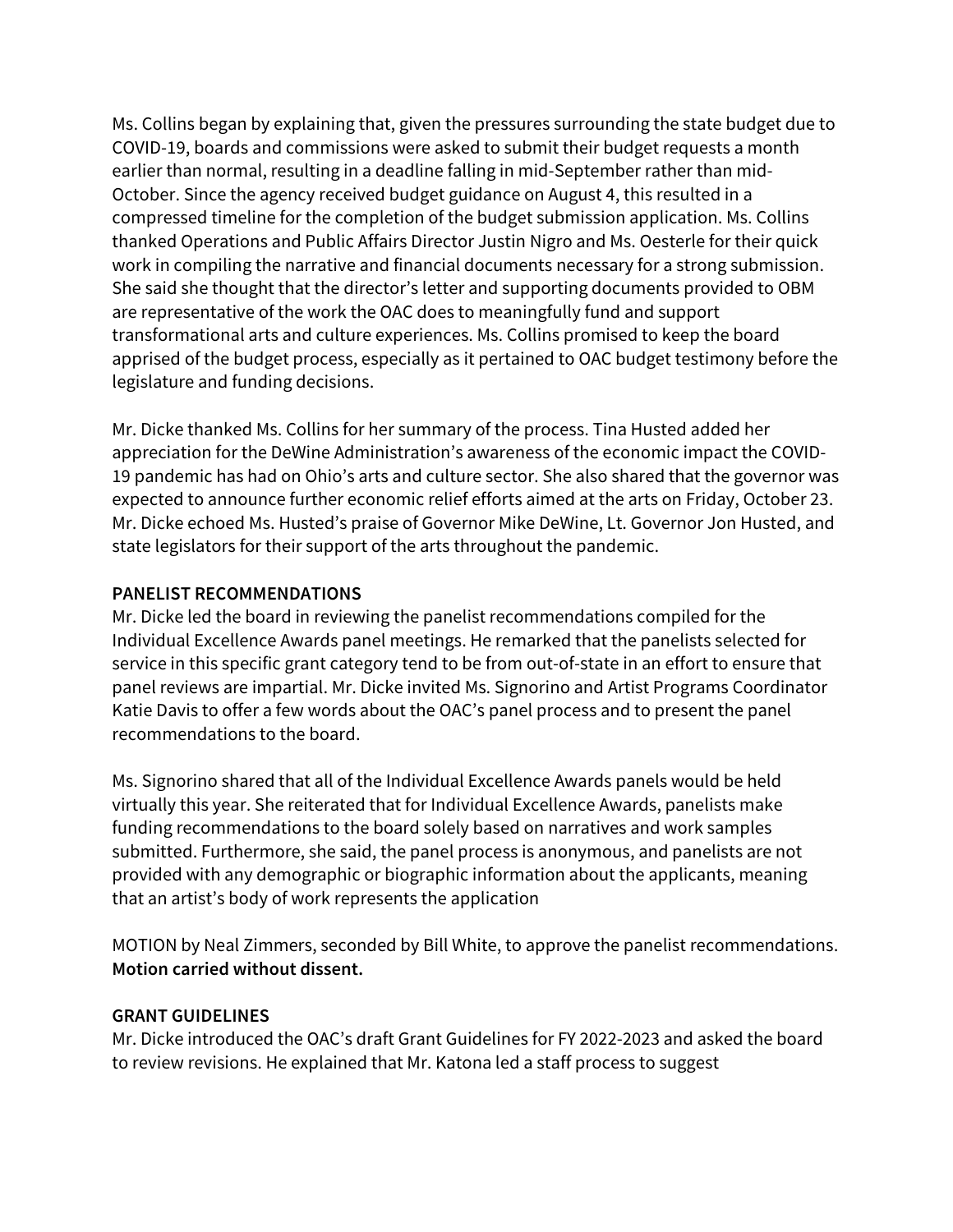improvements, many informed by feedback received from recent grant panelists. Mr. Dicke invited Mr. Katona to provide additional information to begin the board discussion.

Mr. Katona reviewed noteworthy changes. The first, he said, related to the agency's definition of "nonprofit intent," an eligibility requirement for OAC grant programs. Other adjustments included the clarification of funding restrictions affecting applications from entities receiving earmarks or line items through the state budget; changes to application deadlines and request amounts; and two notes related to the TeachArtsOhio (TAO) program, one requiring an increase in the minimum length of eligible teaching artist residencies and the other updating the TAO residency structure to accommodate for flexible educational models such as virtual learning. Two additional changes included the decision to place the Big Yellow School Bus program on hiatus, as well as a reduction in size of Individual Excellence Awards from \$5,000 to \$4,000, due to the social and budgetary effects of COVID-19 pandemic.

MOTION by Darryl Mehaffie, seconded by Gary Hanson, to approve the Grant Guidelines for FY 2022-23. **Motion carried without dissent.** 

### **CONSTITUENT SATISFACTION SURVEY**

Mr. Dicke asked Mr. Katona to discuss the constituent satisfaction survey, which included data collected from grant applicants following their application. Mr. Katona led the board through an analysis of survey results, explaining that the agency has used similar methods of recording constituent feedback for the past several years.

### **COVID-19 RESPONSE SURVEY**

Mr. Dicke introduced the next survey, a compilation of information reported by grantees on their various responses to changing their programming during the pandemic. He commended the creative culture in Ohio, which he said was evidenced by grantees reporting that they are learning by doing, trying new things, switching to online content, and finding what works despite the struggles they face.

Ms. Collins agreed that the responses show the innovative spirit of Ohio artists and arts organizations and added that they also illustrate how all grantees have been impacted by the pandemic in some way. She thanked Arts Administration Fellow Tara Smith, who reviewed the data and compiled the report. Mr. Dicke and Mr. White echoed Ms. Collins' thanks.

# **NEW BUSINESS: GRANT PANEL DATES, ETHICS TRAINING, AND FUTURE MEETING DATES**

Mr. Dicke announced that all grant panel meetings in 2020-2021 would be virtual, and he encouraged the board to take advantage of the meetings' virtual setting as an opportunity for increased accessibility. He also reminded the board to review information on ethics training requirements and future board meeting dates.

### **NEW BUSINESS: STATE ARTS PLAN**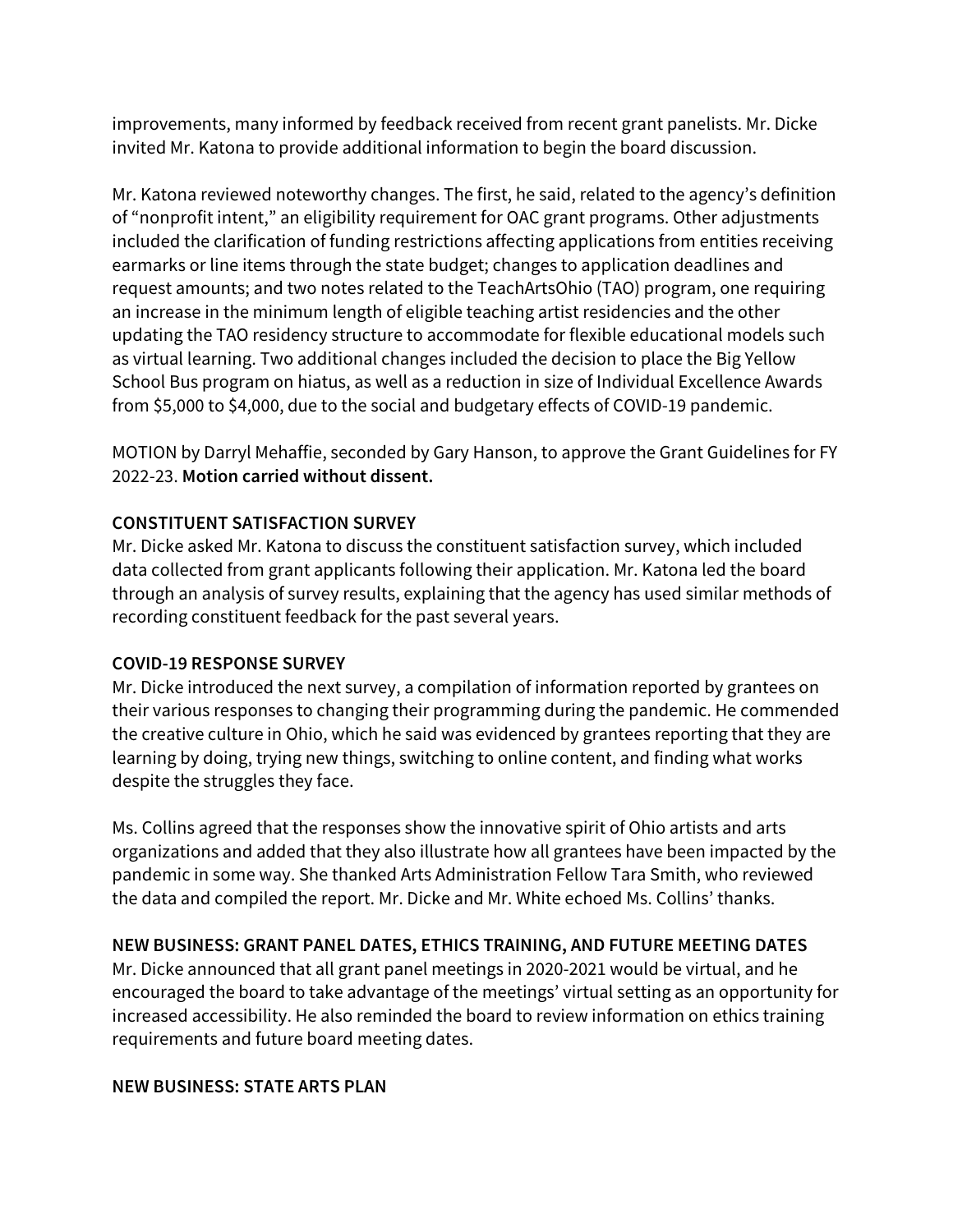In his introduction of the OAC's State Arts Plan, Mr. Dicke thanked Ms. Collins and Mr. Katona for leading the staff in developing a strategic plan responsive to the realities of an uncertain time. The plan, as in the past, gathered feedback from constituents to inform its content and structure and aligned objectives and key actions within four main goals—to invest, engage, innovate, and lead. Following up on the discussion of the plan at the last board meeting, Mr. Dicke reminded the board that the plan is called the *Essentials Plan*, and that it focuses on the immediate and critical needs the OAC has identified for the next 18 months. Mr. Dicke invited Ms. Collins and Mr. Katona to discuss the *Essentials Plan* and its development.

Ms. Collins explained that the finalized document embodied a team effort meant to be an inclusive plan for the arts and culture sector in Ohio. Stressing that the plan is built upon constituent feedback, Ms. Collins thanked Mr. Katona for focusing input and distilling it into a concise guide for agency action.

Mr. Katona began with stressing the importance of continuous feedback from the field and explaining how this approach had been integral to assembling the plan. He explained that the plan was organized using the OAC's mission-centered pillars, which had been further refined through objective statements, strategic outcomes, and key actions. The goal, he said, was to provide a summary document to inform a more detailed action plan guiding agency activity.

Highlighting a few themes in the plan, Mr. Katona explained that there was an emphasis on flexibility both in agency support of changing constituent needs due to COVID-19 and in OAC operations by providing virtual opportunities for professional development and safe, off-line engagement with the field. He also mentioned a new objective included in the plan's "lead" section that discussed the OAC's prioritization of diversity, equity, and inclusion in its programming, decision-making, and messaging.

Mr. Dicke thanked Mr. Katona for his report. His gratitude was echoed by Mr. White, who complimented the document's design and structure, and Rep. Tavia Galonski, who said she appreciated the staff work that went into developing the plan.

MOTION by Bill White, seconded by Darryl Mehaffie, to approve the *Essentials Plan* as the Ohio Arts Council's new State Arts Plan. **Motion carried without dissent.** 

### **NEW BUSINESS: PRESENTATION BY OHIO POET LAUREATE KARI GUNTER-SEYMOUR**

Mr. Dicke welcomed Ms. Gunter-Seymour, congratulated her on her appointment, and asked her to talk about the experiences she had had thus far as the state's new poet laureate. Ms. Gunter-Seymour briefly introduced herself and talked about some of the virtual events in which she had participated since taking on the role of poet laureate. These included, she said, public guest readings in cities around Ohio, including Toledo, Cleveland, Cincinnati, Youngstown, and Columbus.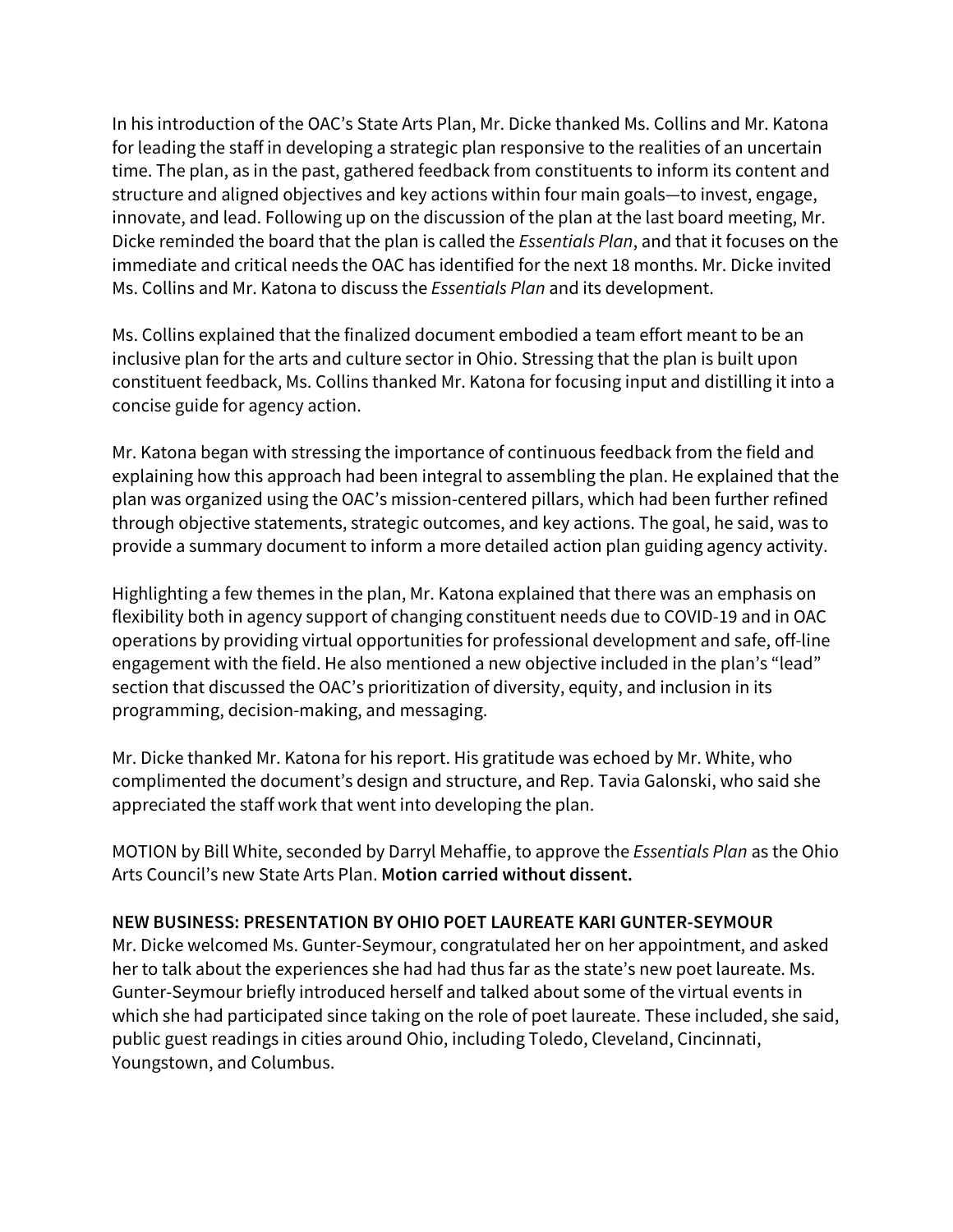Additionally, Ms. Gunter-Seymour said she had contributed as a featured reader for several national publications and recently participated in an interview with the Ohio's Prison Arts Connection. Reflecting on her recent work of writing a dedication for Hanif Abdurraqib, winner of the 2020 Ohioana Book Award for poetry, Ms. Gunter-Seymour explained that she thinks supporting other Ohio poets is one of the most important parts of her job as poet laureate. Another project of note, she said, was a recorded poem she produced for the Athens County Food Pantry and the Foundation for Appalachian Ohio, inspired by Athens native Joe Burrow's Heisman Trophy acceptance speech that called attention to the issues of food insecurity and poverty in his hometown.

Ms. Gunter-Seymour also spoke about her book, *A Place So Deep Inside America It Can't Be Seen*, which won the 2020 Ohio Poet of the Year award from the Ohio Poetry Association, and several poetry workshops she has provided, specifically one at Ohio University for students who have experienced abuse and trauma. She also mentioned that she had begun a series of workshops within the recovery programs at Cedar Ridge Behavioral Health Solutions' residential and outpatient facilities in Cambridge; Serenity Grove, a recovery residence for women located in Athens County; the Ohio Reformatory for Women in Marysville; and the Belmont Correctional Institute in St. Clairsville. Ms. Gunter-Seymour thanked Governor DeWine's office, as well as staff at the Ohio Department for Rehabilitation and Correction, for their assistance in developing these partnerships that focus on the healing power of poetry.

In November, Ms. Gunter-Seymour planned to begin a series of workshops held at Otterbein University, Hiram College, and Heidelberg University with the Writers in Residence program for incarcerated youth in Ohio. In January, she said, a new training program would be launched with the Ohio Department of Mental Health and Addiction Services, where solicitations would be made to develop a collaborative quilt poem with the potential for accompanying aspects of visual and multimedia art. In summary, Ms. Gunter-Seymour shared that she had completed 43 Ohio Poet Laureate event requests to-date and added that she was eager to continue to seek new opportunities to engage with Ohioans through poetry.

Mr. Dicke thanked Ms. Gunter Seymour for her work so far, a sentiment shared by Darryl Mehaffie, Rep. Galonski, Mr. White, and Ms. Husted.

### **NEW BUSINESS: DISCUSSION OF THE GOVERNOR'S AWARDS FOR THE ARTS**

Mr. Dicke asked Ms. Collins to provide an update on the proposed plan for the celebration of the 2020 Governor's Awards for the Arts in Ohio recipients. Expressing sadness that, due to COVID-19, the award winners were not able to be honored at an in-person event in March 2020 as had been planned, Ms. Collins detailed how the OAC has suggested the event move forward in a virtual space in 2021. She explained that the intention was to keep the components of the past award events, including opening and closing remarks, introduction of each winner by the speaker of the Ohio House of Representatives and the president of the Ohio Senate, video vignettes highlighting the accomplishments of the award recipients, and a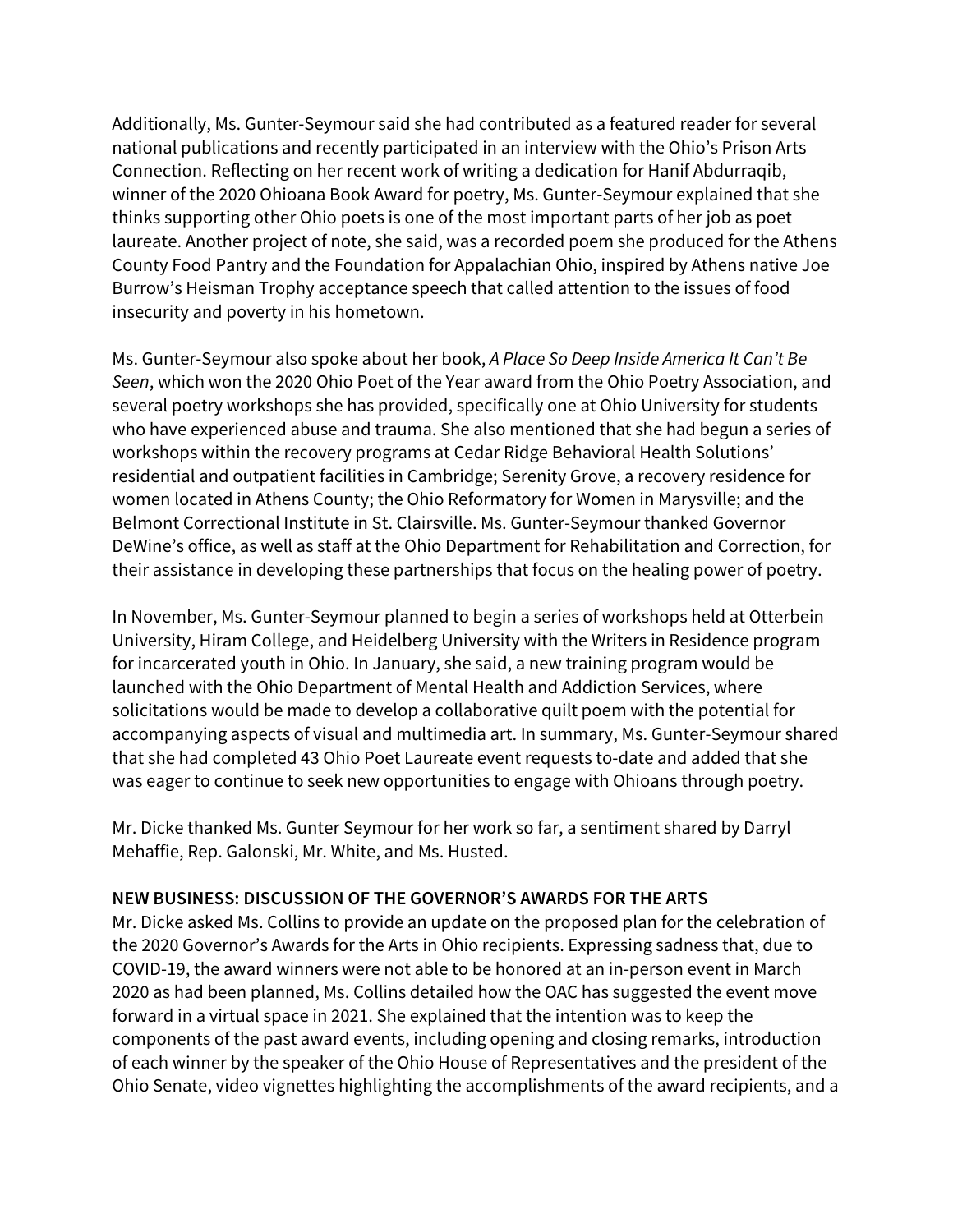special message from Governor DeWine. She added that, as the event transitions fully to a digital format, the OAC would work closely with the Ohio Channel to pre-record content safely in their Ohio Statehouse studio. Ms. Collins thought that a virtual event offered opportunities for widespread event promotion and engagement, citing the option of hosting virtual watch parties on social media and exploring primetime broadcast scheduling.

Mr. Dicke thanked Ms. Collins for her insight and said he had seen similar approaches to virtual events garner success and positive responses from attendees. Rep. Galonski said she thought the steps the OAC had taken to proactively plan an alternative ceremony were laudable, prudent, and thoughtful, especially given the unknowns surrounding the future of coronavirus-necessitated public health requirements. Rep. Carruthers added that she saw a lot of potential in the plan presented and encouraged the OAC to explore opportunities to work with media partners to develop a memorable event. Mr. Dicke expressed optimism that such changes could increase public interest in the event next year. Gary Hanson said he thought the decision to host the event was the right thing to do because it instills a sense of certainty that allows for solidified planning in the months to come. Rep. Carruthers asked about the timing of the proposed event, and Ms. Collins responded that the virtual ceremony was likely to occur sometime in March or April 2021.

# **NEW BUSINESS: UPDATE ON THE OHIO ARTS COUNCIL'S RIFFE GALLERY**

Mr. Dicke invited OAC Riffe Gallery Director Cat Sheridan to discuss some of the changes in operations adopted by the gallery since the pandemic closed the space to the public in early March. Mr. Dicke mentioned the gallery's embrace of virtual programing and its focus on improving accessibility as people engaged with artists and artwork online.

Ms. Sheridan said the adjustment to new ways of engaging audiences had been an ongoing process and one that had required innovative thinking from the Riffe Gallery team. Guided by the core priority of the OAC Riffe Gallery, which Ms. Sheridan defined as showcasing exemplary work by professional Ohio artists and collections in state museums and galleries, the virtual offerings of the gallery aimed to amplify artists' voices and broaden the public's knowledge of the arts and culture in the state.

She cited a recent example of strategic partnership in the digital space, explaining that the gallery was asked to join a virtual professional development day for art educators working in Columbus City Schools. As part of this meeting, Ms. Sheridan said, the gallery shared programming it had developed to provide online engagement opportunities for students that instructors could integrate into their classroom curriculum. These initiatives included inhouse-produced videos providing an overview of artwork in each exhibition; virtual versions of gallery scavenger hunts and reflection exercises; and archived recordings of artist talks, artmaking workshops and demonstrations, and thematic creative conversations.

*Tom Johnson left the meeting at 12:05 p.m.*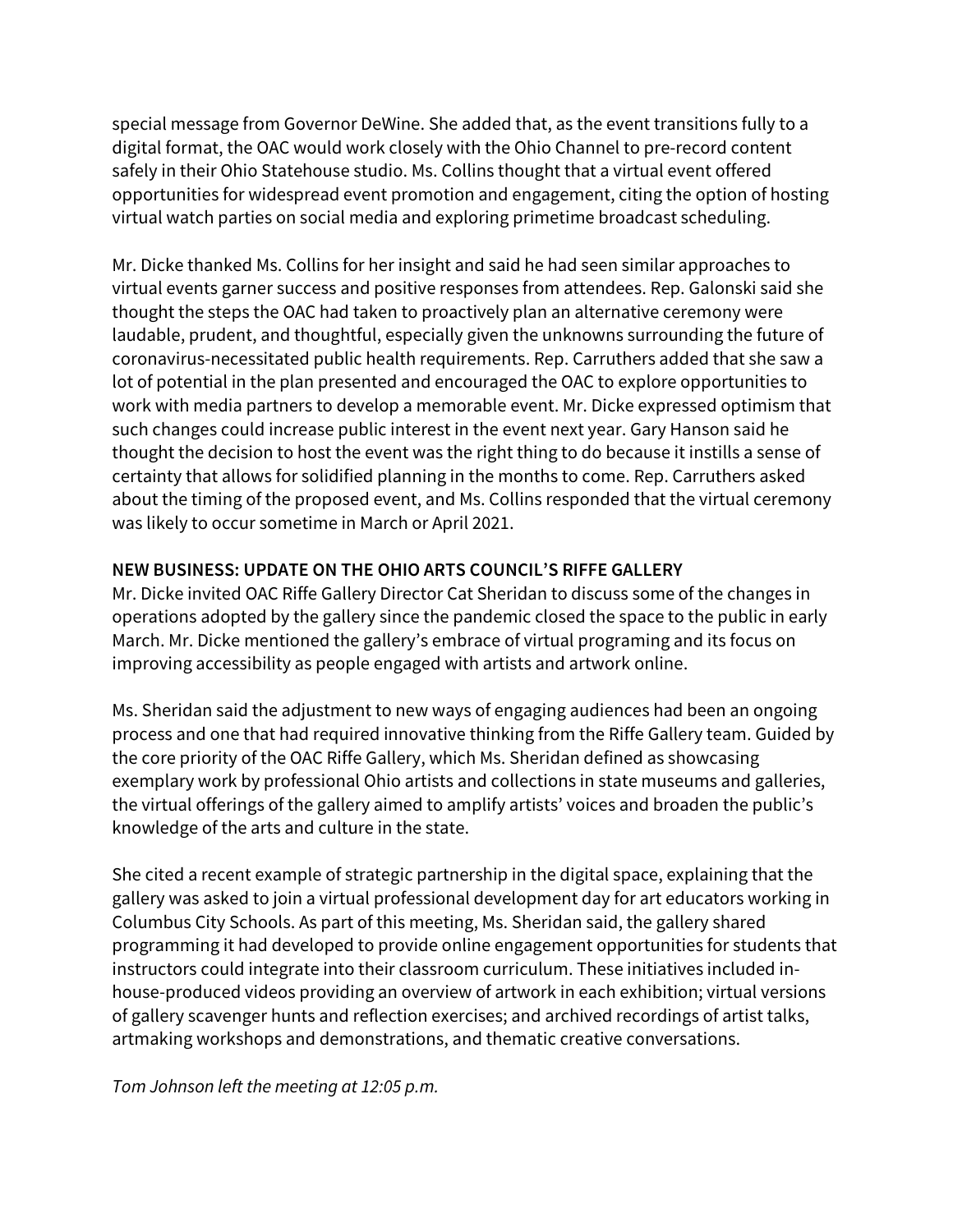## **NEW BUSINESS: UPDATE ON THE OHIO ARTS BEACON OF LIGHT PROJECT**

Introducing the Ohio Arts Beacon of Light, a multimedia outreach effort launched by the OAC in response to the COVID-19 pandemic, Mr. Dicke asked Ms. Collins and Communications Strategist Katie Monahan to provide an update on the project.

Ms. Collins remarked that the Ohio Arts Beacon of Light was inspired by Ms. Husted, who wanted to create a digital space where artists of all ages, working in all disciplines, could gather to share their experiences, support each other, and showcase their artwork. She explained that the Ohio Arts Beacon allowed artists to share their talents and stories with a broad audience while creating a welcoming community through shared connection.

Ms. Monahan reaffirmed Ms. Collins' thanks to Ms. Husted for her inspiration behind the Ohio Arts Beacon of Light and celebrated the success of the project. Within 48 hours of the Ohio Arts Beacon's launch—announced by Governor DeWine and Lt. Governor Husted at a statewide press conference in late April—the OAC received 175 submissions of artwork, and interest continued to grow in the ensuing weeks and months. To date, the Ohio Arts Beacon had featured work spanning a variety of disciplines created by 265 artists ranging in age from 5 to 85 and hailing from 33 counties. Ms. Monahan reminded the board that art shared through the Ohio Arts Beacon is viewable via social media and on the OAC's website. She added that featured artist interviews moderated by Ms. Collins were available for viewing on the OAC's YouTube channel.

Rep. Carruthers thanked Ms. Husted, Ms. Collins, and the communications team for their efforts and asked for more information on the project to be sent to the board following the meeting. Ms. Husted relayed her thanks to Ms. Monahan and her team and shared that she enjoyed interacting with the artists' posts on the Ohio Arts Beacon Instagram page. She said she was touched by the diversity of the artforms shared and added that it was rewarding to see so much positivity in the conversations fostered through the project. Explaining that a key goal of the Ohio Arts Beacon is to provide artists with a platform to showcase their work in the absence of traditional, in-person art shows and exhibitions, Ms. Husted encouraged the board to consider sharing the work from the Ohio Arts Beacon of Light with their networks as well.

Mr. Mehaffie, Rep. Carruthers, and Mr. Dicke all thanked Ms. Husted for sharing the inspiration behind the project.

### **NEW BUSINESS: GRANT AUTHORIZATION OF FEDERAL CARES ACT DOLLARS**

Mr. Dicke began discussion of a potential announcement by Governor DeWine that federal Coronavirus Aid, Relief, and Economic Security (CARES) Act relief dollars would be designated for the arts sector in Ohio. He explained that the U.S. Congress had established in law a deadline of December 30 for CARES Act dollars to be expended. Should the Ohio Arts Council be asked to administer these dollars, he said, the staff would need to act quickly to make